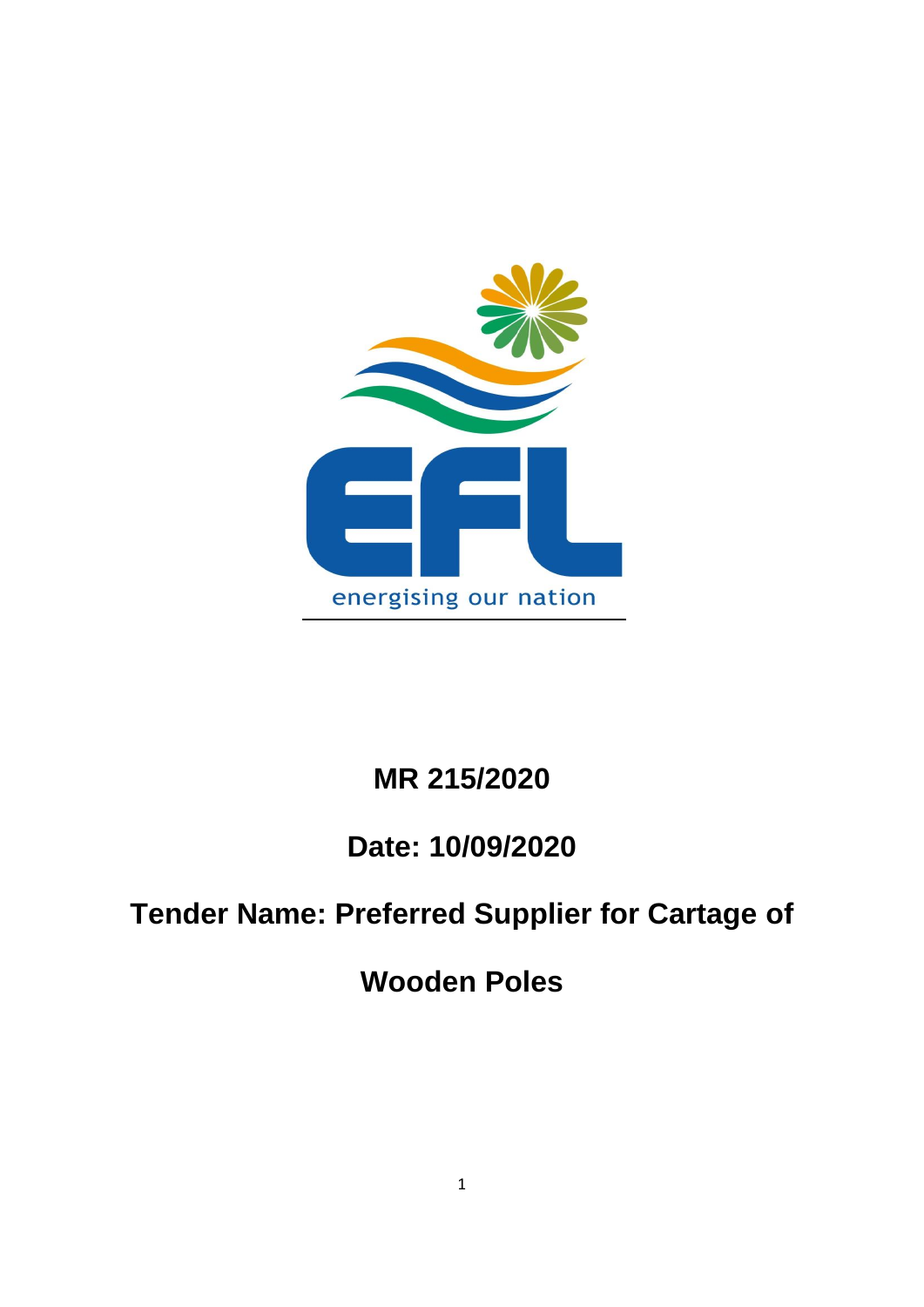### **THE COMPANY - EFL**

Energy Fiji Limited (EFL) is solely responsible for supplying power throughout the Fiji Islands. Power is supplied through Hydro, Diesel and wind mill generators located in different parts of Fiji.

The operations of the company are organized into three geographically defined divisions, which correspond to the national administrative divisions. These divisions are:

- **1.** Central/Eastern based in the capital, Suva
- **2.** Western based in the city of Lautoka
- **3.** Northern based in the town of Labasa

Suva and Lautoka are on the island of Viti Levu with main warehouse while Labasa is the commercial centre of the island of Vanua Levu. Lautoka warehouse is designated as the **Central Stores.**

## **Purpose and description of the Tender**

The Energy Fiji Limited (EFL) is inviting Request for Proposal [RFP] for supply Preferred Supplier for Cartage wooden Poles from suitable Companies.

## **Tender Term – [3 Years]**

## **1. Bidder Details**

The Bidder shall provide all the necessary information specified in the tables below:

| General |  |
|---------|--|
|         |  |

**The registered name of the Bidder:**

**Business address for correspondence:** *(Location, Street , Locality City, Pin Code, Country, Telephone, Facsimile, Email Other)*

#### **Contact name of the Authorised Person:**

**Contact's position:** *Contact addresses if different from above Locality City, Pin Code Location, Street, Country, Telephone, Facsimile, Email, Web address*

**Business structure:**

**Include the organisations years of experience in this field and reputation in the market place.**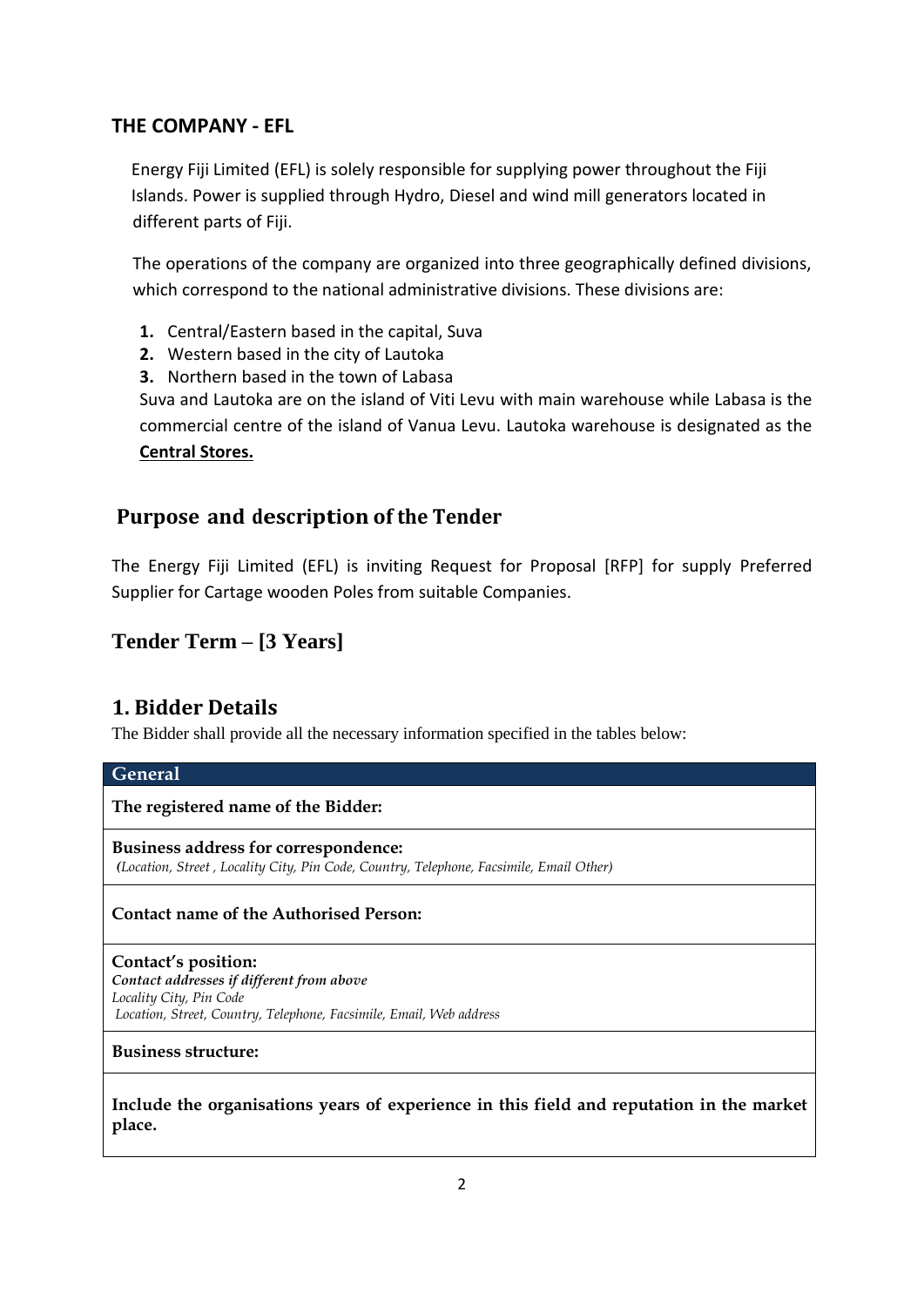#### **Financial standing**

(Information designed to give client confidence in the financial competence of the BIDDER.) Audited financial accounts for past three years shall be included in appendix.

**Company Profile(s)** 

## **2**. **Other value added services.**

The bidder is open to include any other information that may add value to their Services or after sales services.

It is mandatory for the bidder to provide the following:

- Information on delivery time
- Information on service provided to EFL previously
- Number of fleet/vehicles/forklift the bidder have (be specific on types and sizes)
- How soon the bidder can provide service in case of emergencies

## **3. Services Description and Pricing**

**It is mandatory for the bidders should provide vat inclusive price.**

| <b>CARTAGE OF MATERIALS AND FORK LIFT HIRE</b>                        | <b>Price VIP</b>         |
|-----------------------------------------------------------------------|--------------------------|
| HIRE OF 10/12 WHEELER TRUCK TO CART 10.2M WOODEN POWER POLES FROM     |                          |
| TROPIK WOODS TO EFL CAWAIRA DEPOT/LABASA STORES - APPROX WEIGHT       |                          |
| 0.71 TON PER POLE                                                     | Quotation to be per trip |
| HIRE OF 10/12 WHEELER TRUCK TO CART 11.0M WOODEN POWER POLES FROM     |                          |
| TROPIK WOODS TO EFL CAWAIRA DEPOT/LABASA STORES - APPROXA WEIGHT      |                          |
| 0.9 TON PER POLE                                                      | Quotation to be per trip |
| HIRE OF TRAILER TO CART 10.2M WOODEN POWER POLES FROM TROPIK WOODS    |                          |
| TO EFL CAWAIRA DEPOT/LABASA STORES - APPROX. WEIGHT 0.71 TON PER POLE | Quotation to be per trip |
| HIRE OF TRAILER TO CART 11.0M WOODEN POWER POLES FROM TROPIK          |                          |
| WOODS TO EFL CAWAIRA DEPOT/LABASA STORES - APPROXA WEIGHT 0.9 TON     |                          |
| <b>PER POLE</b>                                                       | Quotation to be per trip |
| HIRE OF 10/12 WHEELER TO CART 10.2M WOODEN POWER POLES FROM           |                          |
| NAVUTU DEPOT TO EFL CAWAIRA DEPOT/LABASA STORES - APPROXA WEIGHT      |                          |
| 0.71 TON PER POLE                                                     | Quotation to be per trip |
| HIRE OF TRAILER TO CART 10.2M WOODEN POWER POLES FROM NAVUTU          |                          |
| DEPOT TO EFL CAWAIRA DEPOT/LABASA STORES - APPROXA WEIGHT 0.71 TON    |                          |
| <b>PER POLE</b>                                                       | Quotation to be per trip |
| HIRE OF 10/12 WHEELER TO CART 11.0M WOODEN POWER POLES FROM           |                          |
| NAVUTU DEPOT TO EFL CAWAIRA DEPOT/LABASA STORES - APPROXA WEIGHT      |                          |
| 0.9 TON PER POLE                                                      | Quotation to be per trip |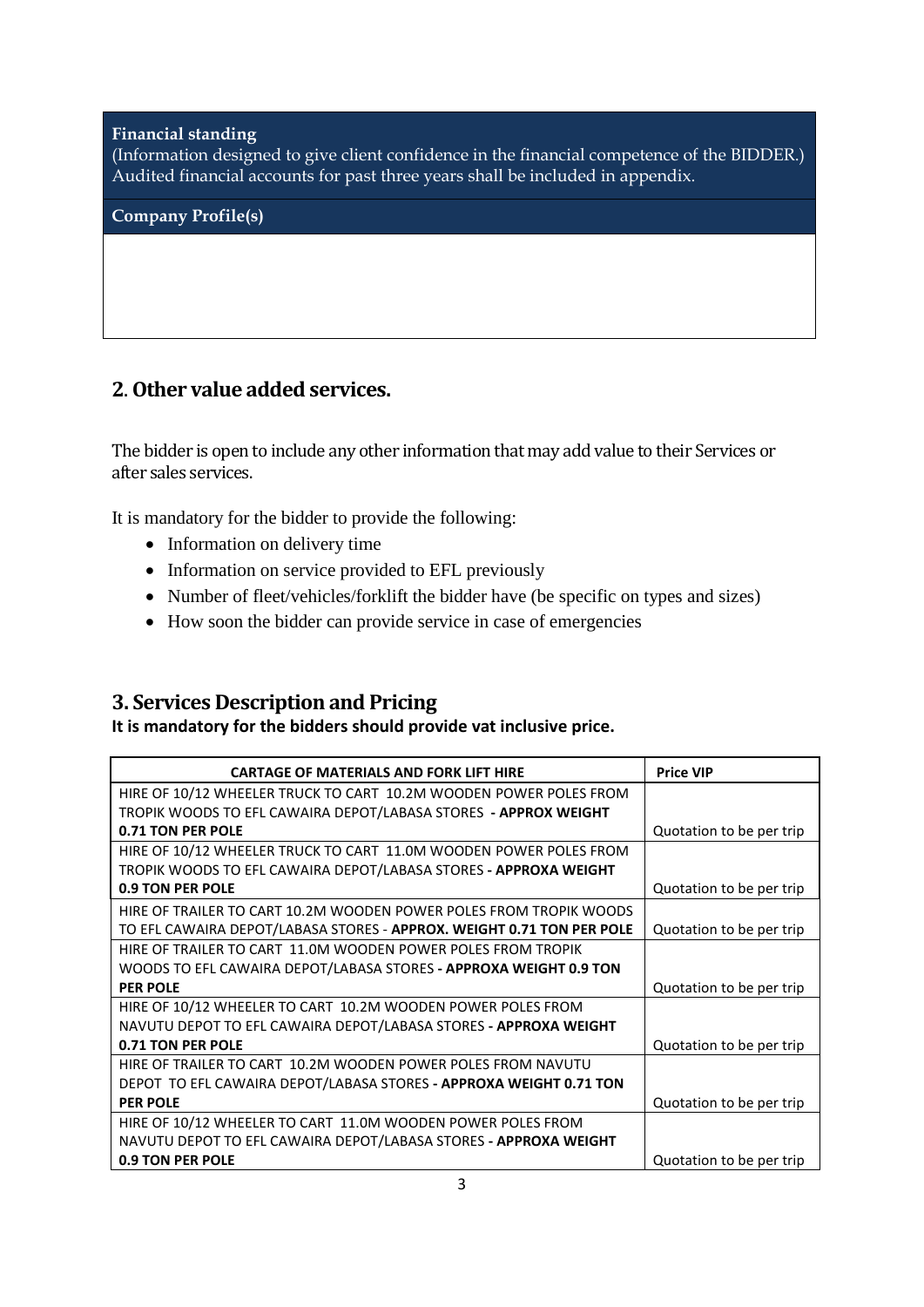| HIRE OF TRAILER TO CART 11.0M WOODEN POWER POLES FROM NAVUTU         |                          |
|----------------------------------------------------------------------|--------------------------|
| DEPOT TO EFL CAWAIRA DEPOT/LABASA STORES - APPROXA WEIGHT 0.9 TON    |                          |
| <b>PER POLE</b>                                                      | Quotation to be per trip |
| HIRE OF 10/12 WHEELER TO CART 10.2M WOODEN POWER POLES FROM KINOYA   |                          |
| DEPOT TO EFL CAWAIRA DEPOT/LABASA STORES - APPROXA WEIGHT 0.71 TON   |                          |
| <b>PER POLE</b>                                                      | Quotation to be per trip |
| HIRE OF 10/12 WHEELER TO CART 11.0M WOODEN POWER POLES FROM KINOYA   |                          |
| DEPOT TO EFL CAWAIRA DEPOT/LABASA STORES - APPROXA WEIGHT 0.9 TON    |                          |
| <b>PER POLE</b>                                                      | Quotation to be per trip |
| HIRE OF TRAILER TO CART 10.2M WOODEN POWER POLES FROM KINOYA DEPOT   |                          |
| TO EFL CAWAIRA DEPOT/LABASA STORES - APPROXA WEIGHT 0.71 TON PER     |                          |
| <b>POLE</b>                                                          | Quotation to be per trip |
| HIRE OF TRAILER TO CART 11.0M WOODEN POWER POLES FROM KINOYA DEPOT   |                          |
| TO EFL CAWAIRA DEPOT/LABASA STORES - APPROXA WEIGHT 0.9 TON PER POLE | Quotation to be per trip |

**It is mandatory, the bidder to provide the number of poles and weight they will carry on the following trucks and trailers:**

- 10/12 Wheeler Truck
- **•** Trailer Trucks

#### **Unloading**

- **unloading of wooden power poles at all EFL depot will be the responsibility of the bidder**
- **Loading of Wooden Poles at Tropik Woods will be done by Tropik Woods**

#### **LTA Approvals**

**It will be the responsibility of successful bidder/bidders to seek the following approvals from LTA:**

- **1) Weight Exemption for the Poles.**
- 2) **Dimension exemption for the Poles – Wooden**
- 3) **Height Exemption**
- 4) **Vehicle escort in case of over dimension load.**

## **4. Documents to submit with the BID**

- 1. Company Registration Certificate
- 2. Business license issued by respective City / Town Council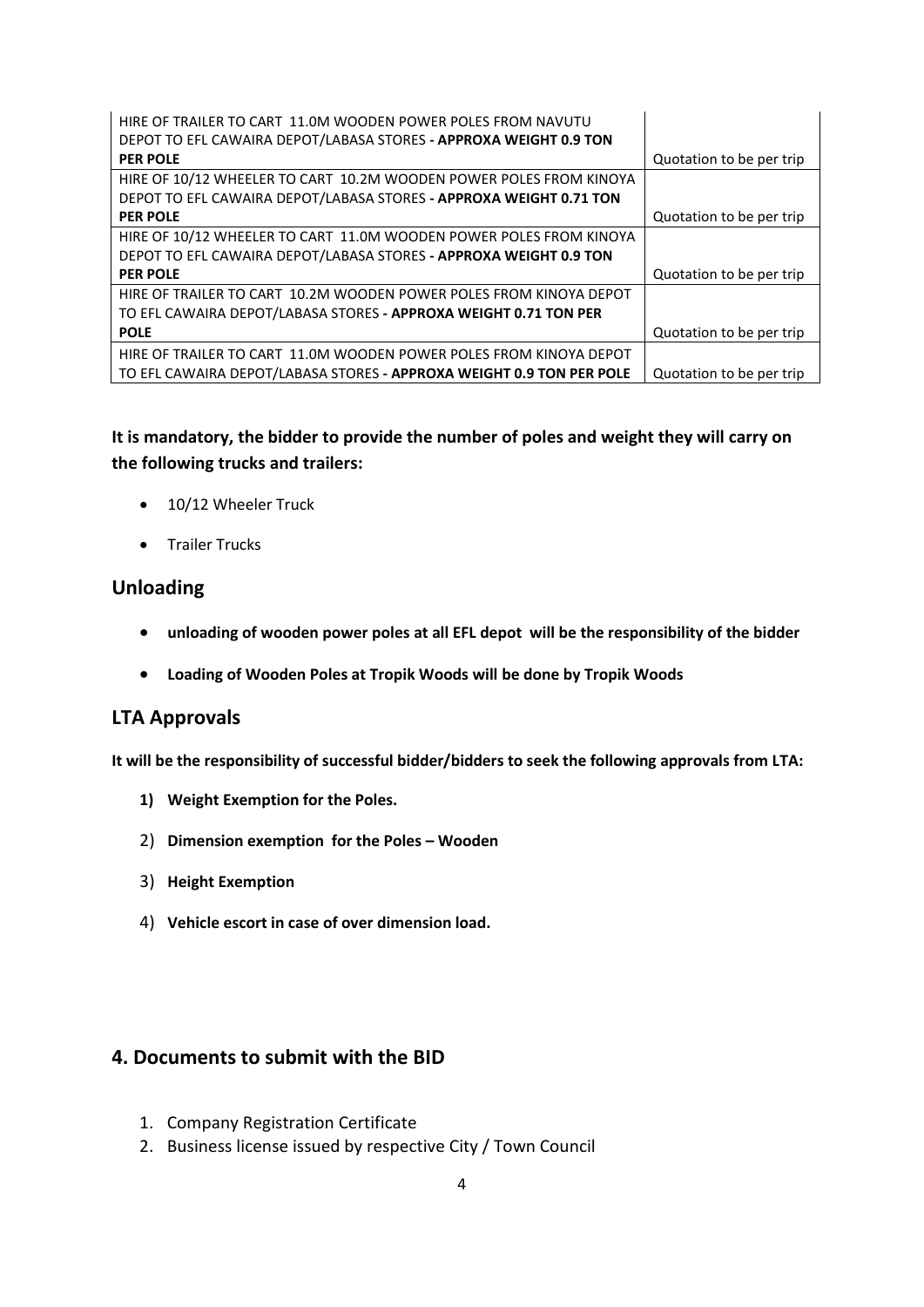- 3. VAT registration certificate
- 4. Tax Compliance Certificate
- 5. Tin Number
- 6. Company Profile
- 7. Financial Report
- 8. Copies of relevant Insurance policies including carriers liability
- 9. FNPF Compliance Certificate
- 10. FNU Compliance Certificate
- 11. Proof of Drivers driving experience

## **5. Contractors Plant / Equipment details**

Provide details of number of vehicles with size and type.

## **6. Insurance Policies**

Provide Vehicle Insurance, Accident Compensation Commission (ACC) and other Insurance Cover details.

## **7. Tender Evaluation**

After the bids are received, it will go through a normal tender evaluation process as per EFL's Tender Policy and Procedures. The successful and unsuccessful bidders will be advised of the outcome after completion of the Tender evaluation process.

The successful the bidder will enter into a  $3$  years contract with EFL. All terms & condition, and pricing details will be stipulated in contract documents.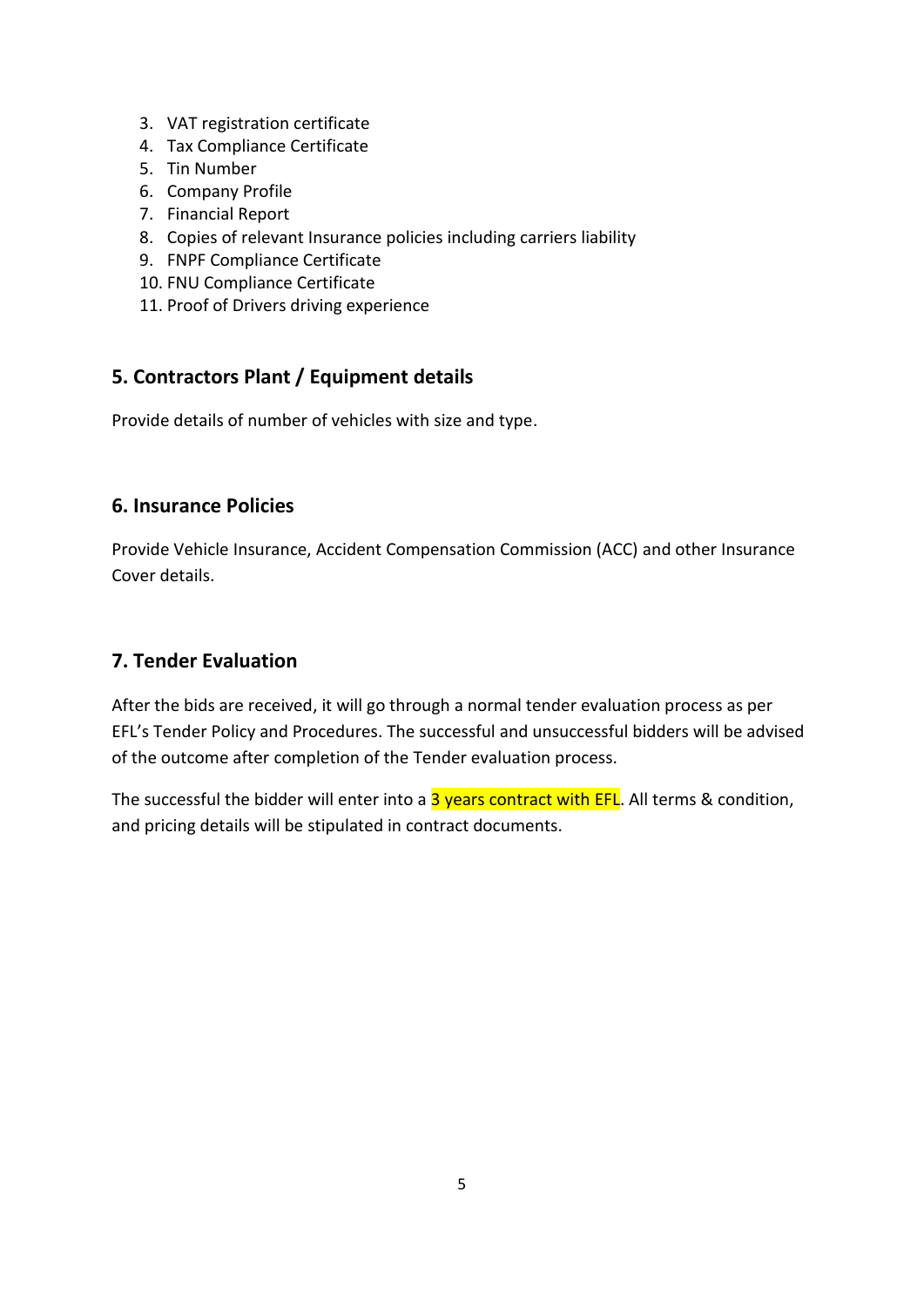#### **TENDER SUBMISSION CHECK LIST**

| The Bidders must ensure that the details and documentation mention below must<br>be submitted as part of their tender Bid |  |
|---------------------------------------------------------------------------------------------------------------------------|--|
| Tender Number                                                                                                             |  |
| Tender Name                                                                                                               |  |
|                                                                                                                           |  |
| (Attach copy of Registration Certificate)                                                                                 |  |
|                                                                                                                           |  |
|                                                                                                                           |  |
| 4.                                                                                                                        |  |
| 5.                                                                                                                        |  |
| Email address: No. 2014 19:00:00 PM and 20:00:00 PM and 20:00:00 PM and 20:00:00 PM and 20:00:00 PM and 20:00<br>6.       |  |
| 7.                                                                                                                        |  |
| 8.<br>(Attach copy of the VAT/TIN Registration Certificate - Local Bidders Only (Mandatory)                               |  |
| FNPF Employer Registration Number: _______(For Local Bidders only) (Mandatory)<br>9.                                      |  |
| 10. Provide a copy of Valid FNPF Compliance Certificate (Mandatory- Local Bidders only)                                   |  |
| 11. Provide a copy of Valid FNU Compliance Certificate (Mandatory- Local Bidders only)                                    |  |
| 12. Provide a copy of Valid FRCS (Tax) Compliance Certificate (Mandatory Local Bidders<br>only)                           |  |
| Contact Person: Entertainment of the contact Person:<br>13.                                                               |  |
| I declare that all the above information is correct.                                                                      |  |
|                                                                                                                           |  |
| Position: ___________________                                                                                             |  |
| Sign: _______________________                                                                                             |  |
| Date:                                                                                                                     |  |
|                                                                                                                           |  |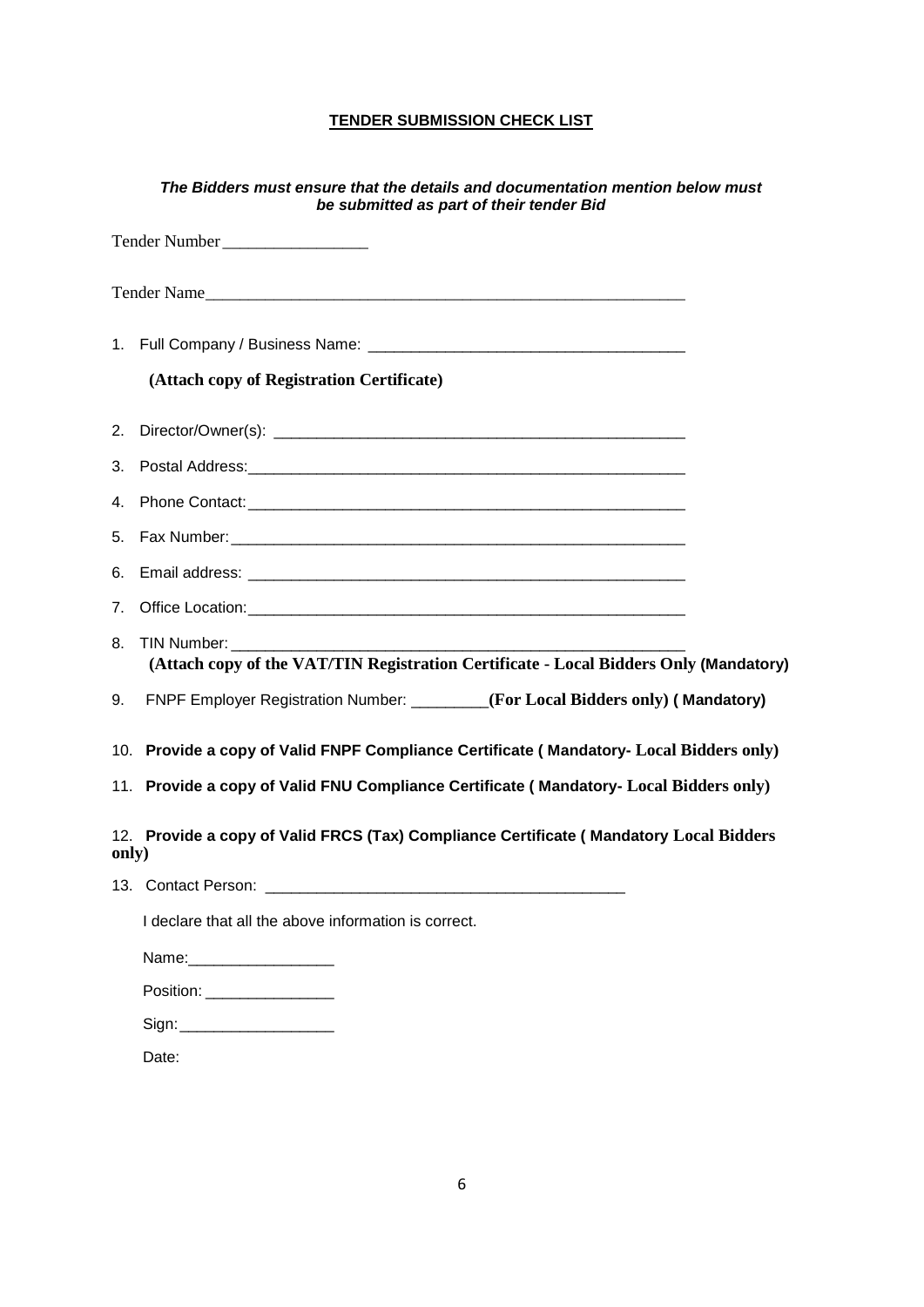## **8. Submission of Tender**

**Two (2) hard copies** of the tender bids in sealed envelope shall be deposited in the tender box located at the Supply Chain Office at the EFL Head Office, 2 Marlow Street, Suva, Fiji.

**Courier charges for delivery of Tender Document must be paid by the bidders.**

**This tender closes at 4:00 p.m. (16.00hrs Fiji time) on Friday 18th September, 2020.**

Each tender shall be sealed in an envelope with the envelope bearing only the following marking:

### **MR 215/2020**

## **Preferred Supplier for Cartage of Wooden Power Poles**

The Secretary, Tender Committee

Energy Fiji Limited

Supply Chain Office

Private Mail Bag,

Suva

**It must also indicate the name and address of the tenderer on the reverse of the envelope.**

**All late tenders, unmarked Envelopes and envelopes without bidder's name and address on the reverse on the envelope will be returned to the Tenderers unopened. (Bids via e-mail or fax will not be considered).**

**The bidders must ensure that their bid is inclusive of all Taxes payable under Fiji Income Tax Act and must have the most current Tax Compliance Certificate.** 

For further information or clarification please contact our Supply Chain Office on phone **(+679) 3224360 or (+679) 9992400.**

**Bidders are requested to submit a:**

- **Valid Tax Compliance Certificate**
- **FNPF Compliance Certificate**

**The Tender Bids particularly the "Price" must be typed and not hand written.**